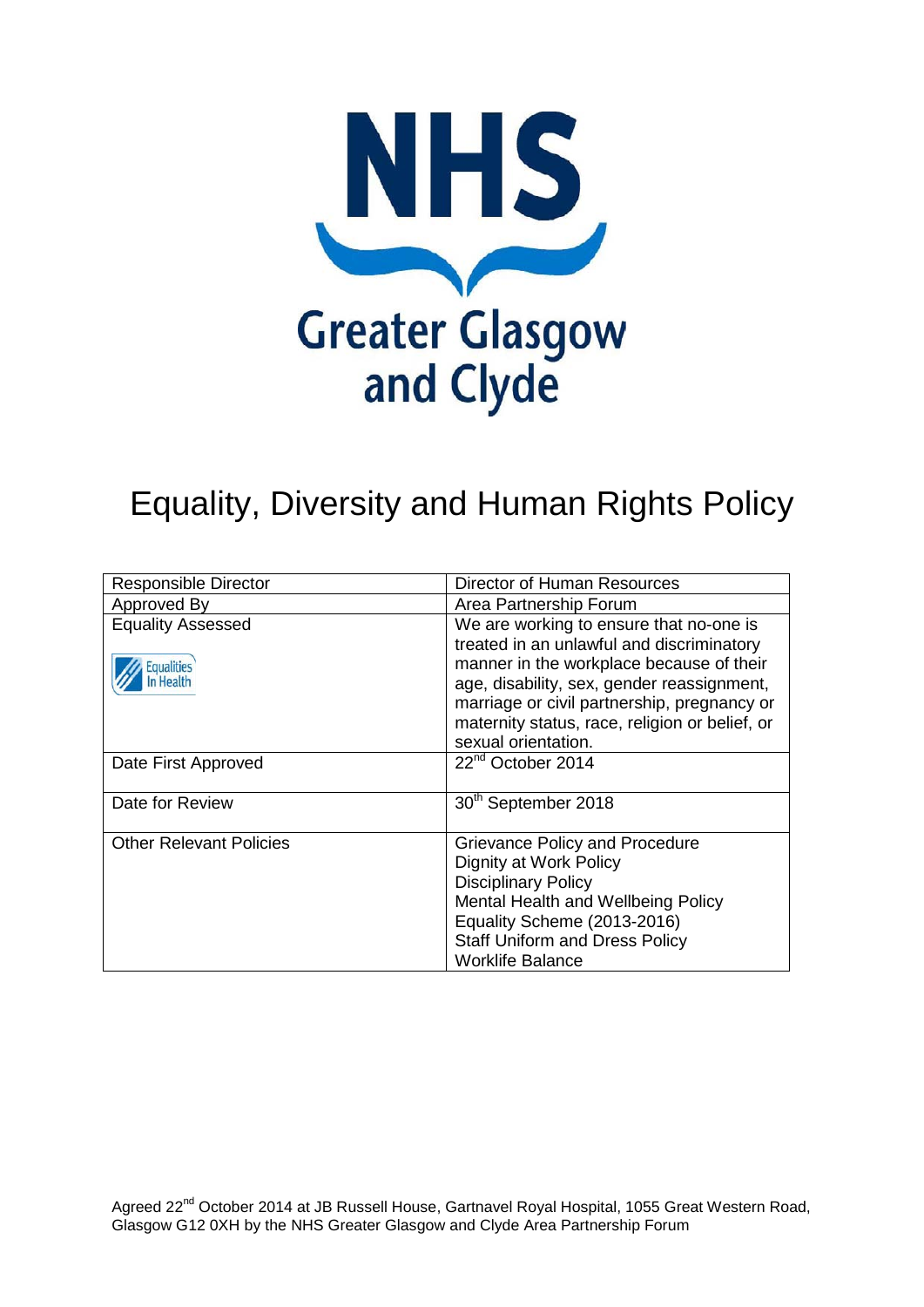### EQUALITY, DIVERSITY AND HUMAN RIGHTS POLICY

#### **Contents**

| <b>Section</b> | <b>Title</b>                                                                           | Page |
|----------------|----------------------------------------------------------------------------------------|------|
| 1.             | <b>Policy Statement</b>                                                                | 3    |
| 2.             | Scope                                                                                  | 3    |
| 3.             | <b>Definitions</b>                                                                     | 3    |
| 4.             | Aims of Policy/Principles and Values                                                   | 4    |
| 5.             | Equality, Diversity and Human Rights Obligations During<br>the Employment Relationship | 5    |
| 6.             | Remedies                                                                               | 9    |
| 7.             | Assessing Impact                                                                       | 9    |
| 8.             | <b>Raising Awareness</b>                                                               | 10   |
| 9.             | Equality, Diversity and Human Rights Monitoring                                        | 10   |
| 10.            | <b>Action Planning</b>                                                                 | 11   |
| 11.            | <b>Review of Policy</b>                                                                | 12   |
| 12.            | References                                                                             | 13   |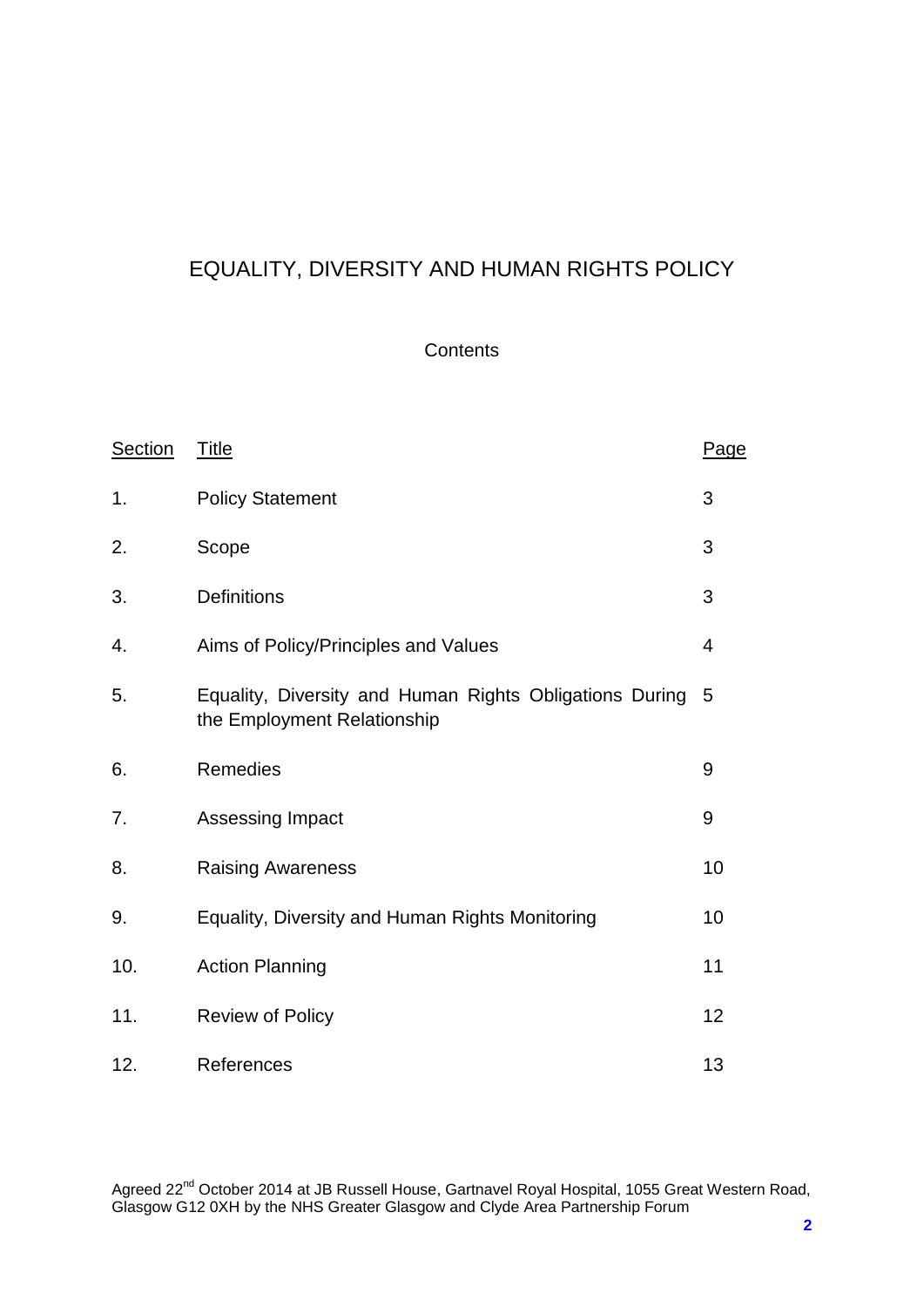## **Equality, Diversity and Human Rights Policy**

#### **1 Policy Statement**

This policy sets out NHS Greater Glasgow and Clyde's (the Board's) commitment to the principles, as defined below, of equality, diversity and human rights in employment and sets out the approach to be followed in order to ensure that such principles are consistently met.

While successful implementation of this policy will ensure compliance with current legislation and national policy, the Board also recognises both the moral and business case for maintaining good employment practice in relation to equality, diversity and human rights.

The Board recognises that it also has a unique opportunity to influence the practice of those other organisations with which it engages and to champion equality, diversity and human rights within society more generally.

As such, equality, diversity and human rights must be at the heart of NHS Greater Glasgow and Clyde and everything it does.

This policy has been developed in partnership with local trade union/professional organisation representatives. It reflects the best practice, and meets the minimum standards, set out within the *Embracing Equality, Diversity and Human Rights in NHSScotland Partnership Information Network (PIN) Policy*.

#### **2 Scope**

This policy applies to all those who work within or apply to work within the Board, regardless of employment status. It therefore includes permanent and fixed-term employees, members of staff on bank contracts, those working within the Board on behalf of other agencies, those on secondment to the Board, volunteers, and those on work experience or training placements.

#### **3 Definitions**

Equality is described by the Equality and Human Rights Commission as 'ensuring that every individual has an equal opportunity to make the most of their lives and talents, and believing that no one should have poorer life choices because of where, what or whom they were born, or because of other characteristics.'

Managing diversity is defined as *'valuing everyone as an individual'*, recognising that a 'one-size-fits-all' approach to managing people does not achieve fairness and equality of opportunity, given that people have different needs, values and beliefs.

Human rights are defined as *'the basic rights and freedoms to which all humans are entitled'*. They ensure that people are treated fairly and with dignity and respect. (Human Rights Act 1998)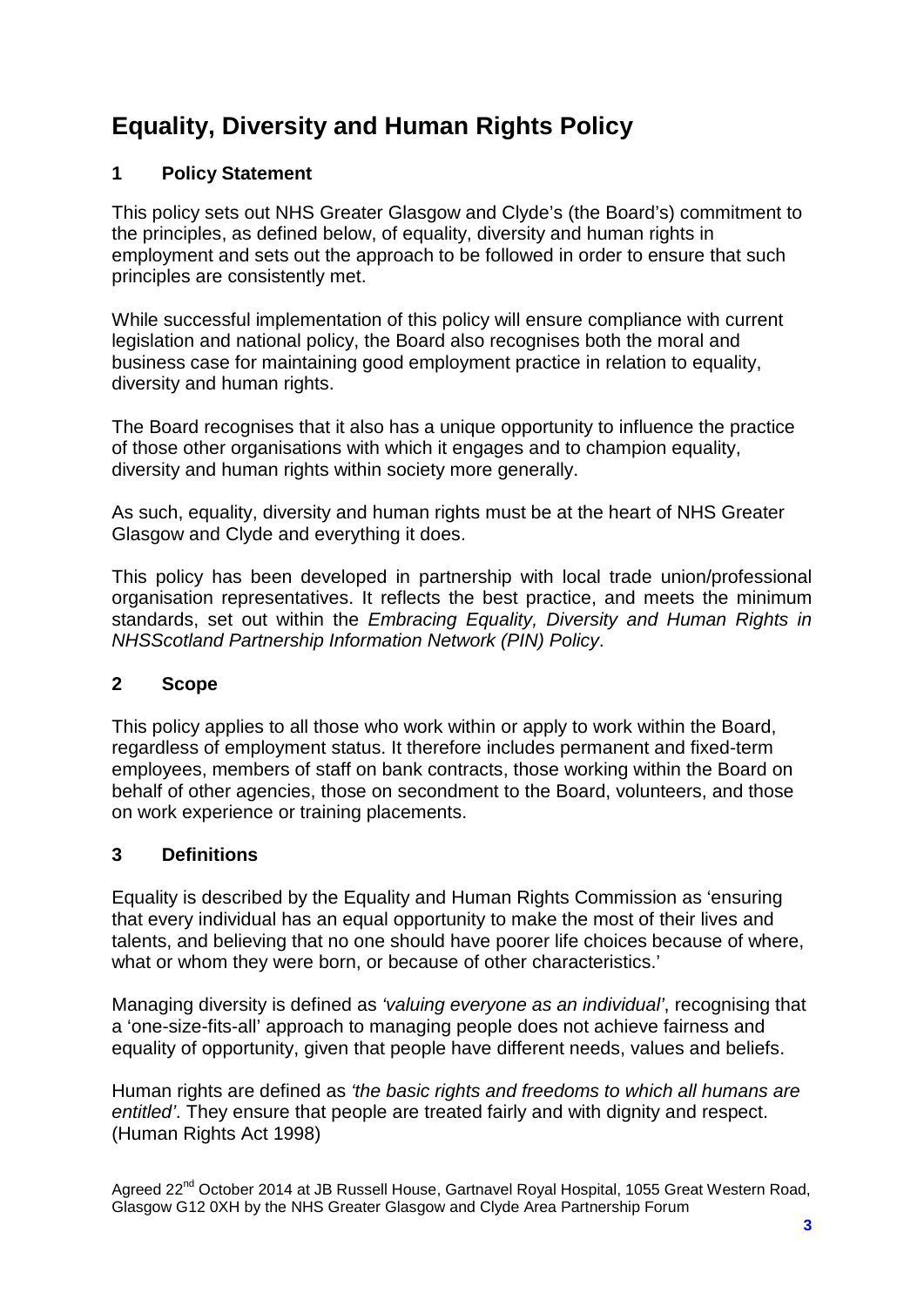#### **4 Aims of Policy/ Principles and Values**

This policy sets out the aims of the Board to:

- Eliminate unlawful discrimination, harassment and victimisation and other conduct prohibited by the Equality Act 2010 and less favourable treatment of staff as set out within other relevant legislation:
- Advance equality of opportunity between people who share a protected characteristic (i.e. age, disability, gender reassignment, marriage and civil partnership, pregnancy and maternity, race, religion or belief, sex or sexual orientation) and those who do not;
- Foster good relations between people who share a protected characteristic and those who do not; and
- Ensure that the Board has due regard for the European Convention of Human Rights (ECHR) in the discharge of its function.

#### **Principles and Values**

The following principles and values are key to the achievement of these aims:

- Equality, diversity and human rights must be at the heart of the Board and everything it does;
- Discrimination suffered by people due to their protected characteristics will be removed or minimised in order to create an environment in which individual differences and the contributions of all staff are recognised and valued;
- Steps will be taken to meet the needs of people from protected characteristic groups where these are different from the needs of other people;
- Analysis of current workforce data by protected characteristic will continue to be undertaken to help understand areas of underrepresentation in the workforce.
- A zero tolerance approach will be taken to intimidation, bullying or harassment, recognising that all staff are entitled to a working environment that promotes dignity and respect for all;

The NHSGGC Equality Scheme (2013-2016) will act as an agent for change by positioning Equality, Diversity and Human Rights at the heart of local development plans.

• While this will be achieved in part by being championed at a senior level, it can only be fully achieved through all those working within the Board recognising and adhering to their own personal responsibilities in this regard, and the Board will therefore take steps to ensure that everyone in the organisation understands their rights and responsibilities under the policy;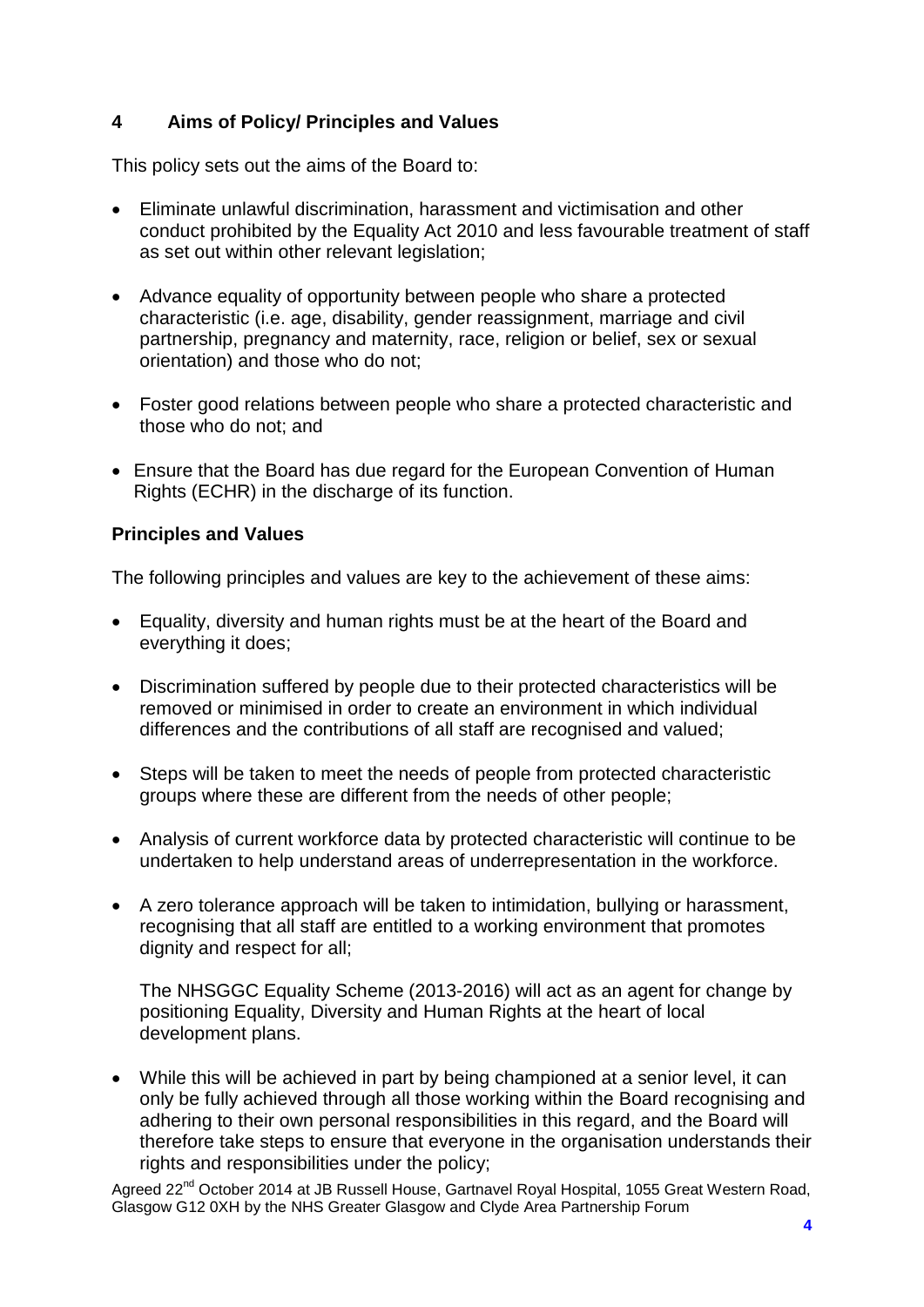- The Board will ensure that arrangements are in place to support staff who face discrimination as a result of equality, diversity and human rights issues;
- Equality and diversity monitoring will be undertaken on a regular basis, with resulting improvement actions being identified and achieved; and
- This policy will be subject to ongoing monitoring to ensure that it is being fairly and consistently applied and that the stated principles and values are being met. The policy will be subject to regular review, in partnership, to ensure that it remains fit for purpose.

#### **5 Equality, Diversity and Human Rights Obligations During the Employment Relationship**

#### **Recruitment & Selection**

It is the policy of the Board to ensure that:

- All the provisions set out within the *Safer Pre and Post Employment Checks PIN Policy* are complied with;
- All those involved at any stage of the recruitment and selection process adhere to recruitment and selection practices as outlined in NHSGG&C recruitment guidance, paying particular attention to equality and diversity guidelines.
- Where protected characteristics are suggested in the application form or subsequent selection process, this is not used to determine the success or otherwise of the applicant;
- Job descriptions and person specifications are not discriminatory, accurately describing the job and containing only those necessary or desirable criteria which are objectively justifiable, and which are capable of being tested objectively;
- Where appropriate, vacancies are advertised widely in order to select staff from as wide and diverse a pool of potential applicants as possible, with advertisements accessible to all those eligible to apply;
- Advertisements are not discriminatory, confirming that all applications will be considered solely on merit and that reasonable adjustments will be made for disabled people. Where a genuine occupational requirement exists which restricts applications to those with a particular protected characteristic, a statement will be included to this effect. Where there is a lack of representation from those with particular protected characteristics within the job role or the wider organisation, a statement will be included encouraging applications from such individuals;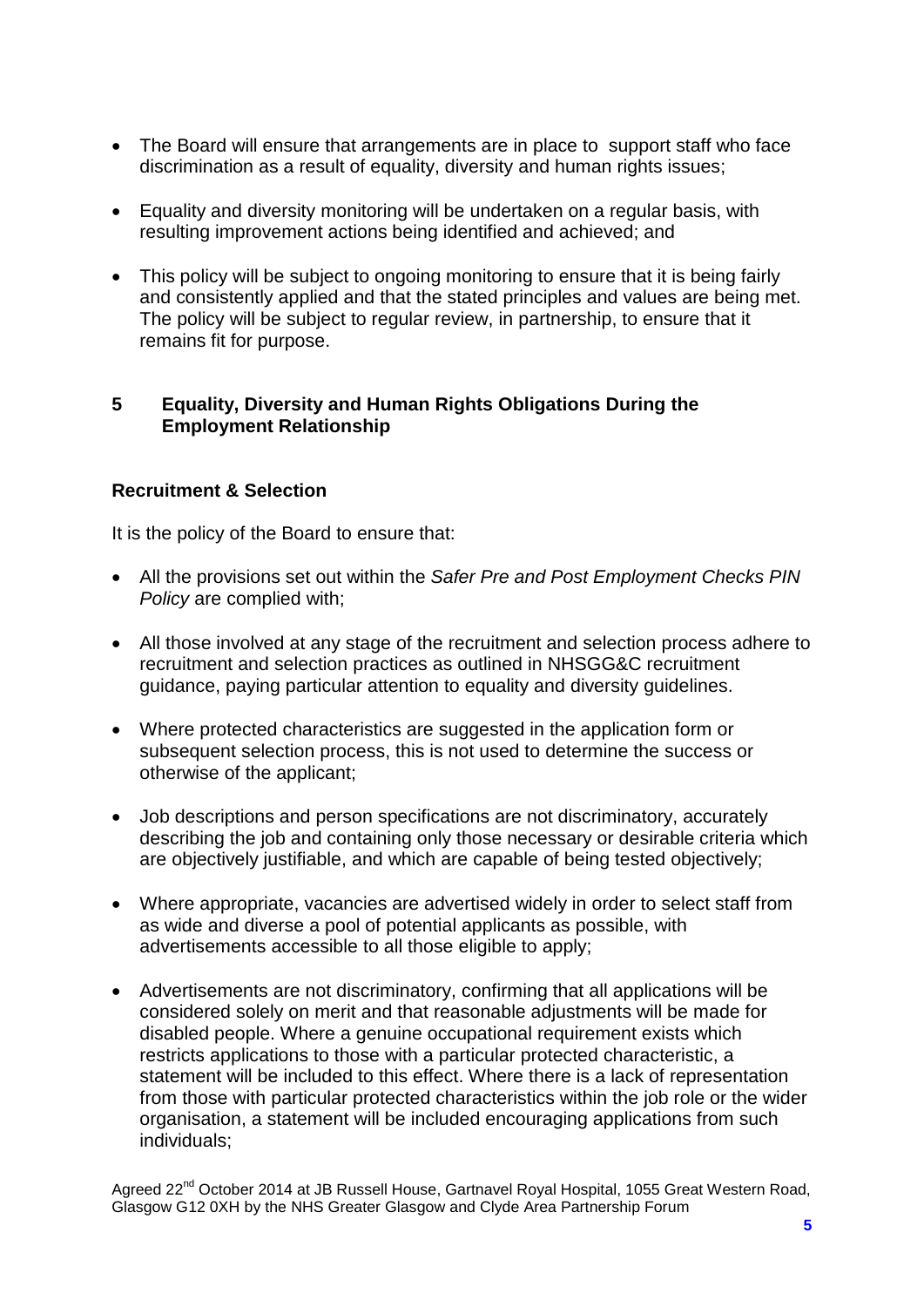- Any recruitment agencies operating on behalf of the Board are expected to have due regard for the promotion of equal opportunities in the undertaking of their role and to demonstrate that they have equivalent policies in place;
- Reasonable adjustments are made for disabled applicants, during both the application and selection process stages. Disabled applicants who meet the minimum criteria for the job and who indicate, on their application form, that they wish to participate in the guaranteed interview scheme, will in all cases be shortlisted for inclusion within the selection process;
- Short-listing of applicants is based only on information provided in the application form;
- Selection methods are well designed, properly administered and recognised as a reliable method of predicting an applicant's performance in a particular job;
- Interviews are conducted strictly on the basis of the application form, the job description, the person specification, and the results of any selection tests, avoiding inappropriate or irrelevant questions;
- Employment decisions are based solely on objective application of agreed scoring methods. Where there is more than one appointable candidate at this stage, and one possesses a protected characteristic under-represented in the job role or wider workforce, recruiting managers are encouraged to use this as a tiebreaker, making a decision as a proportionate means of achieving the aim of addressing disadvantage or under-representation in the workforce;
- Except in the case of individuals who are barred from undertaking regulated work, criminal convictions do not automatically prevent employment being offered;
- References are obtained, and circulated to members of the selection panel, after a selection decision has been reached, and that where a reference is subjective and negative, the successful applicant is given an opportunity to comment on it;
- The terms on which successful candidates are offered employment are free from discrimination;
- Having secured a preferred candidate, all unsuccessful short-listed candidates will be advised of the outcome; and
- Comprehensive records are kept, in line with the Data Protection Act 1998, which will allow the Board to justify each decision and the process by which it was reached, to respond to any complaints of discrimination and to enable regular monitoring to identify any significant disparities between groups of people sharing different protected characteristics. If disparities are found, the Board will investigate the possible causes in each case and take steps to remove any barriers.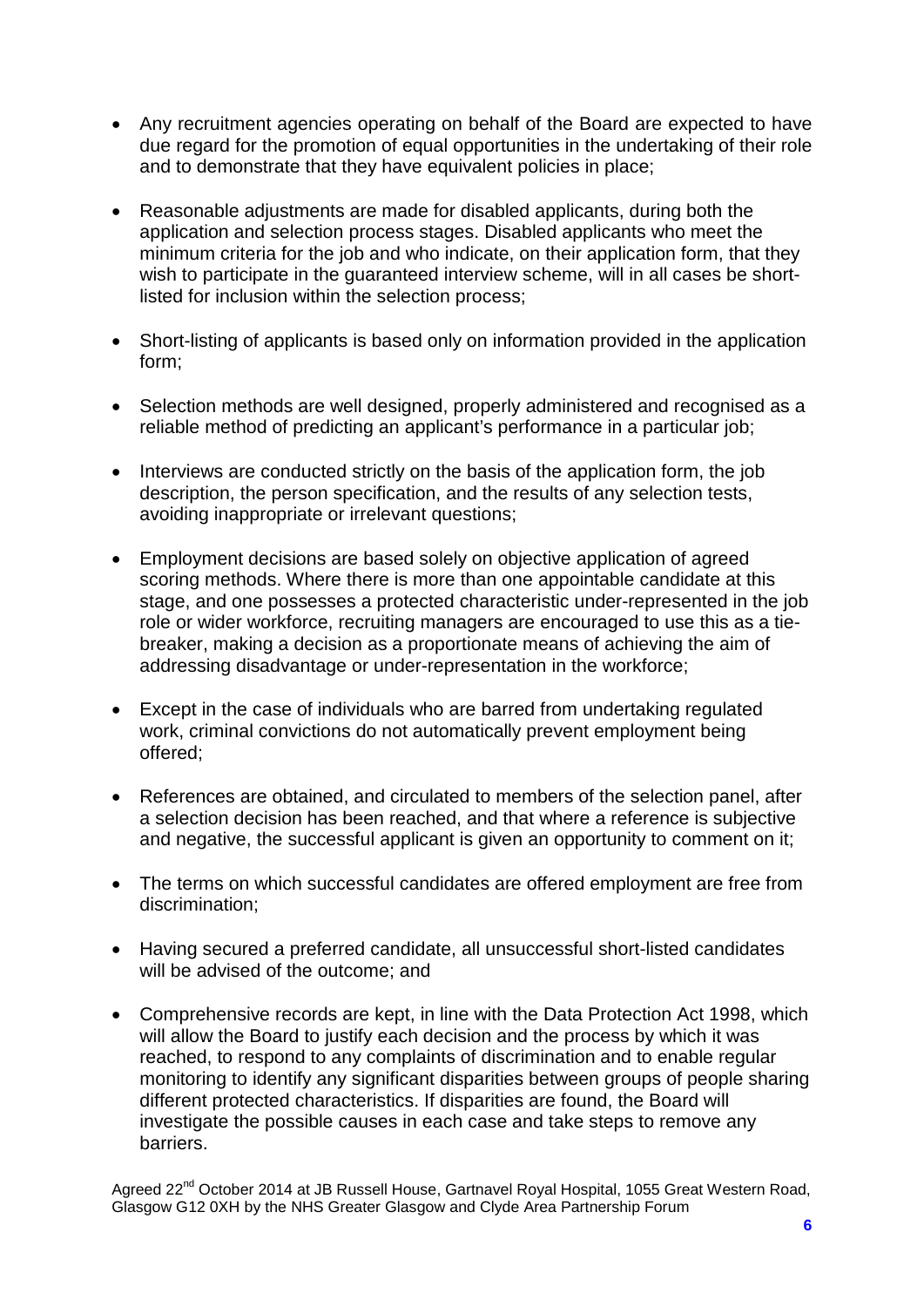#### **During Employment**

It is the policy of the Board to ensure that:

- For all staff, at all stages and in all aspects, their employment relationship with the Board is free from discrimination, victimisation and harassment. This will be achieved through delivering the appropriate training for all staff in equality, diversity and human rights, both during induction and thereafter during the course of their employment;
- The Board's policy, developed in line with the *Preventing and Dealing with Bullying and Harassment in NHSScotland PIN Policy* is implemented consistently, with the commitment that inappropriate behaviour within or outwith (where still considered to be within the course of employment) the workplace, including that related to a protected characteristic, will not be tolerated;
- Reasonable adjustments for disabled members of staff will be made to eliminate disadvantage compared to other non disabled staff. Such staff are assured that any information disclosed about a disability will be held confidentially, only disclosed to others with the individual's consent;
- Due regard is paid to the need to address pay inequality between women and men, making every effort to identify where equal pay is an issue and, where appropriate, taking steps to address such issues;
- All staff will have the right to make a request for flexible working and that any refusal of such a request will be objectively justified (in compliance with the *Supporting the Work-Life Balance PIN Policy*) and in accordance with the statutory provisions;
- The Board's policies in relation to sickness and absence from work are nondiscriminatory in design (and compliant with relevant national PIN policy), and applied fairly and consistently;
- The Board will consult with relevant staff groups who share a protected characteristic in order to identify barriers within the workplace.
- If a member of staff is undergoing gender reassignment, the Board will consult with them sensitively about their needs in the workplace and whether there are any reasonable and practical steps that can be taken to help them as they undergo their gender reassignment process;
- The Board will comply with the *Supporting the Work-Life Balance PIN Policy* in providing appropriate support to mothers who wish to breastfeed their children;
- The Board will comply with the *National Uniform Policy and Dress Code* (as contained within [CEL 42 \(2010\)\)](http://www.sehd.scot.nhs.uk/mels/CEL2010_42.pdf), particularly in relation to specialist items which may be required to meet religious or medical needs;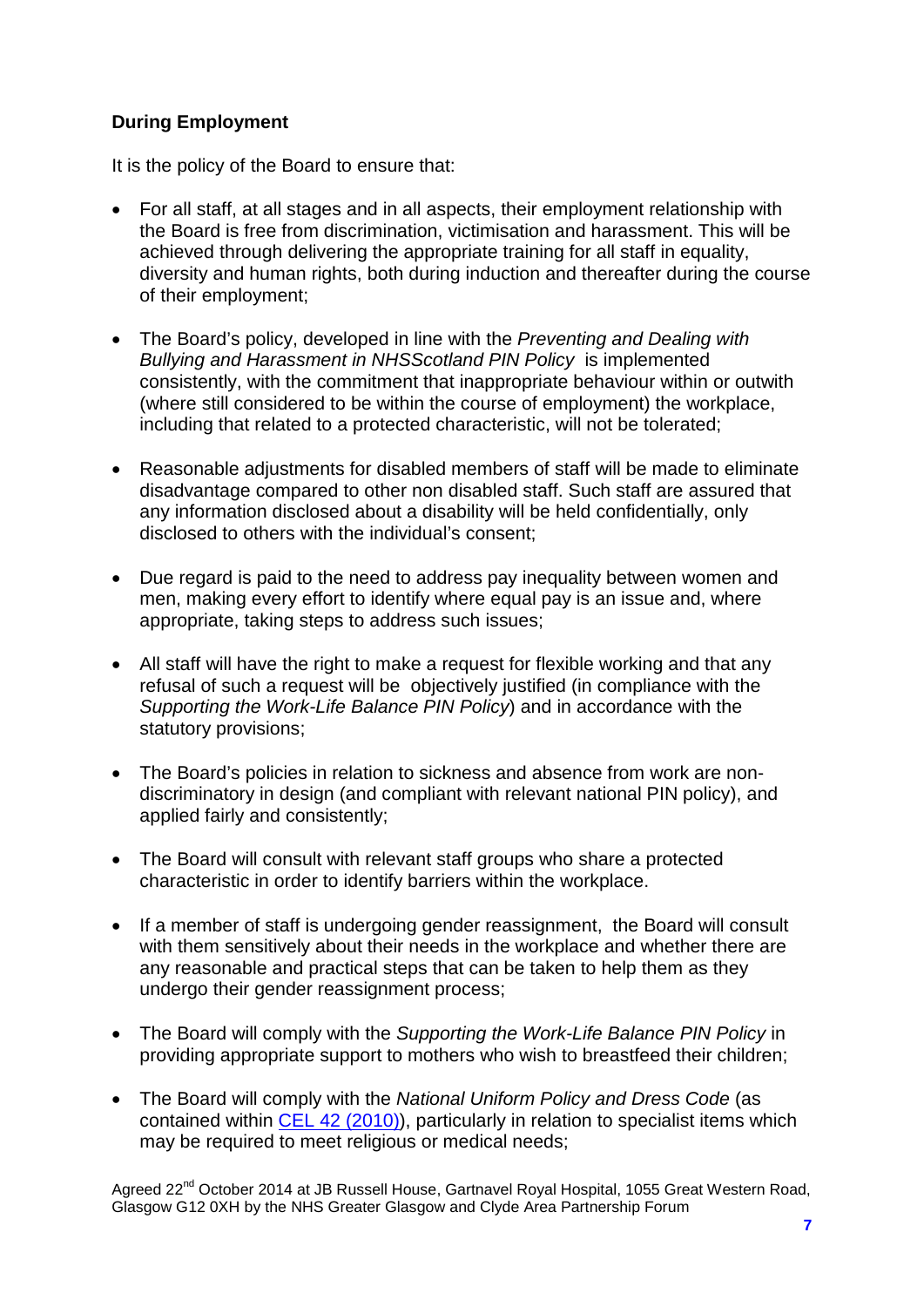- Training and development opportunities will be made known to all relevant members of staff, with selection for training (including any criteria used for selection) being free from discrimination. Furthermore, the Board will take action in the provision of such opportunities to remedy discrimination, meet different needs or increase the participation of people who share a protected characteristic;
- The Board will ensure that personal development planning and review/appraisal processes are free from discrimination, by ensuring that such processes are in line with the *Personal Development Planning and Review PIN Policy*, with performance measured by transparent, objective and justifiable criteria using procedures that are consistently applied;
- The Board should ensure that work is assigned to staff by managers in a fair and consistent manner;
- The Board will ensure that decision-making processes in relation to displacement on organisational change grounds, subsequent redeployment decisions, and, where applicable, voluntary severance, are non-discriminatory in design and application, and meet the requirements of the *Redeployment PIN Policy*;
- The Board will ensure that its policies comply with the PIN Policies on *Management of Employee Conduct, Management of Employee Capability, Promoting Attendance, Dealing with Employee Grievances* and *Preventing and Dealing with Bullying and Harassment*, ensuring that they do not discriminate against members of staff either in the way they are designed or how they are implemented in practice. Where changes to policies and procedures are being considered, in addition to consulting with recognised trade unions/professional organisations, the Board will also consult with trade union/professional organisation equality representatives as a first step towards understanding the diverse needs of members of staff;
- Proper records are maintained, in line with the Data Protection Act 1998, of decisions taken in relation to individual members of staff, and the reasons for these decisions; and
- Regular monitoring of overall workplace figures on matters such as requests for flexible working, promotion, training and disciplinary procedures is undertaken in order to identify any significant disparities between groups of people sharing different protected characteristics. If disparities are found, the Board will investigate the possible causes in each case and take steps to remove any barriers.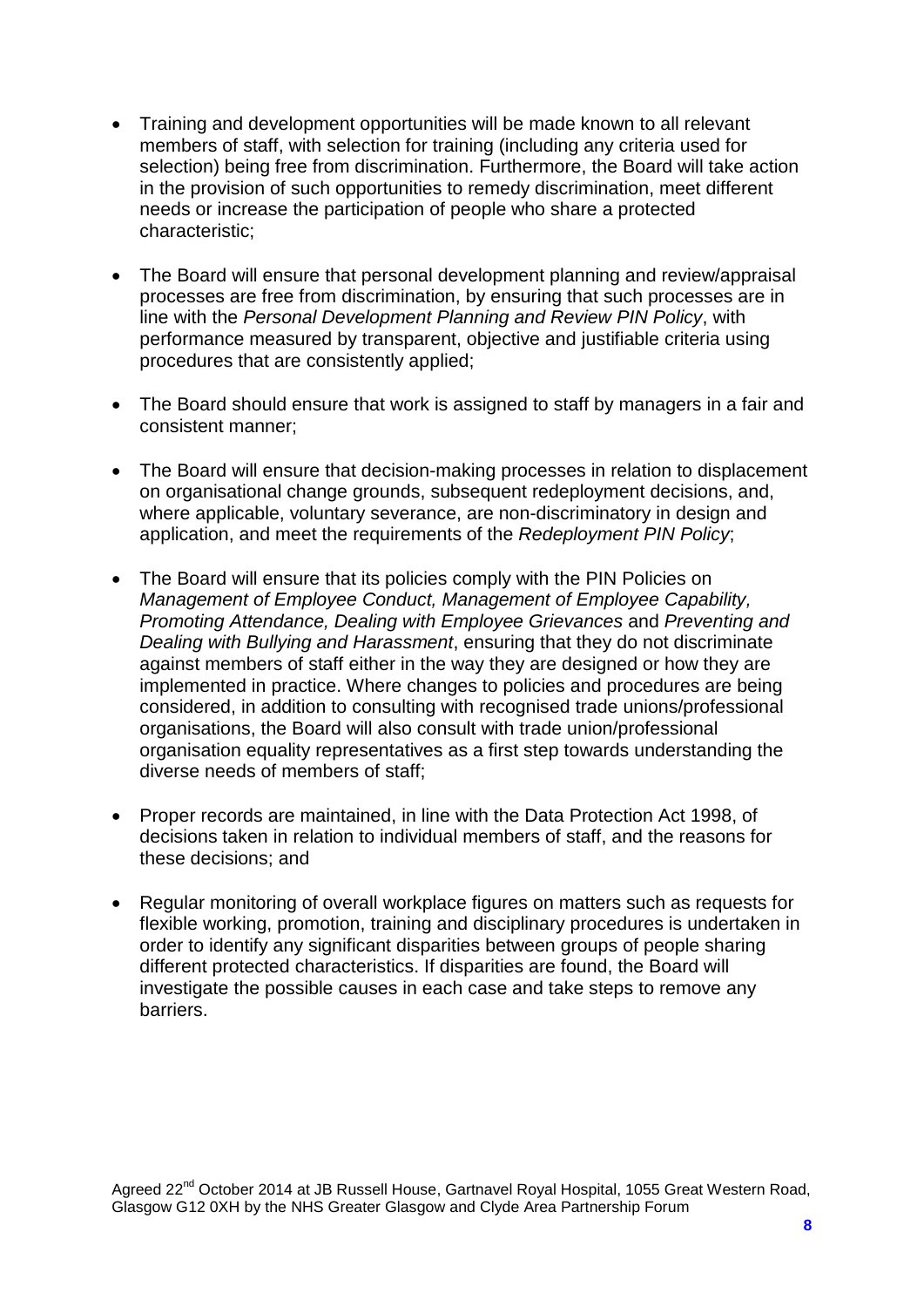#### **6 Remedies**

The Board will not tolerate behaviours that may constitute discrimination, harassment or victimisation of its staff in the course of their employment. Nor will it tolerate such behaviour by its staff whether directed against colleagues or other people with whom they come into contact during the course of their employment.

All staff must adhere to this policy, and a failure to do so may lead to disciplinary action.

#### **Grievances**

Any member of staff who believes that they have been treated less favourably because of their age, disability, gender reassignment, marriage and civil partnership, pregnancy and maternity, race, religion or belief, sex, sexual orientation, part-time status, fixed-term contract status or membership (or non-membership) of a trade union/professional organisation is encouraged to raise the matter through the Board's *Grievance Policy and Procedure* developed in line with the *Dealing with Employee Grievances in NHSScotland PIN Policy*.

#### **Harassment**

If the complaint is about harassment or victimisation, then the staff member should raise the matter using the Board's *Dignity at Work Policy* developed in line with the *Preventing and Dealing with Bullying and Harassment PIN Policy*.

#### **7 Assessing Impact**

- The Board will consider relevant evidence in order to understand the likely or actual effect of policies and practices on those with protected characteristics, or those protected from discrimination/less favourable treatment under other relevant legislation, recognising that such assessing of impact is not an end in itself, but rather an important part of policy and decision-making, which will enable the Board to take effective action on equality; develop better policies and practices, based on evidence; and be more transparent and accountable;
- The extent to which policies should be subject to impact assessment will depend on questions of relevance and proportionality;
- The Board will ensure that its agreed process for undertaking impact assessment is consistently applied, by requiring that those participating in such a process are appropriately trained;
- In undertaking such assessment of impact, the Board will give due regard to the General Duty obligations to eliminate discrimination, advance equality of opportunity and to foster good relations; and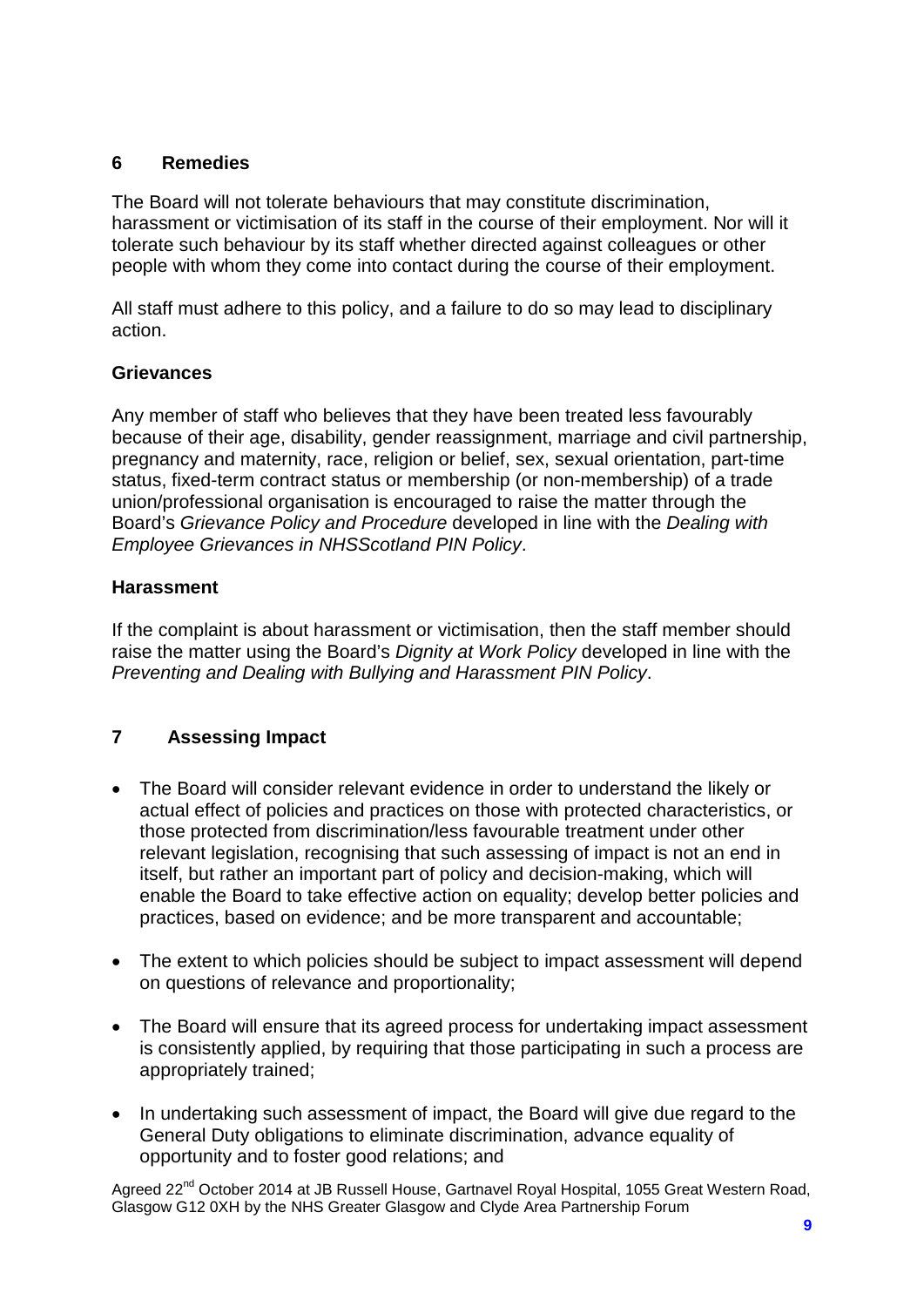• In the interests of transparency and accountability, the Board will make the results of such assessments publicly available.

#### **8 Raising Awareness**

To support the fair and consistent application of this policy, the Board will ensure that all staff understand what this policy means for them, with regard to both rights and responsibilities. We will:

- Ensure that this policy is publicised widely using appropriate communication channels;
- Ensure that presentation on our commitment to equality, diversity and human rights is included within the corporate induction programme;
- Review training programmes to include training on equality, diversity and human rights, under this policy, alongside training on the Board's policy developed in line with the *Preventing and Dealing with Bullying and Harassment PIN Policy*;
- Develop and deliver additional targeted training in response to any issues identified as part of the monitoring process; and
- Ensure all those staff with a managerial responsibility participate in additional management training (as soon as possible on becoming a manager and from time to time thereafter) on their vital role and responsibilities under the policy, particularly in relation to how to prevent equality and diversity issues arising and on how to manage such situations where they do arise within the workplace.

#### **9 Equality, Diversity & Human Rights Monitoring**

- The Board recognises that monitoring and evaluation, and subsequent action, is essential to ensure that this policy is successfully applied, is known about and works;
- The Board will commit to monitoring the following information in relation to each of the protected characteristics listed under the Equality Act 2010, the Equality Act 2010 (Specific Duties) (Scotland) Regulations 2012 as well as in relation to other categories of worker protected under legislation from less favourable treatment:

| <b>Recruitment ((including)</b><br>redeployment and successful and | Applicants for employment (internally<br>and externally)                                  |
|--------------------------------------------------------------------|-------------------------------------------------------------------------------------------|
| unsuccessful applicants)                                           | Those who are successful (or not) in<br>the short-listing process                         |
|                                                                    | Those who are successful (or not) at<br>each subsequent stage of the selection<br>process |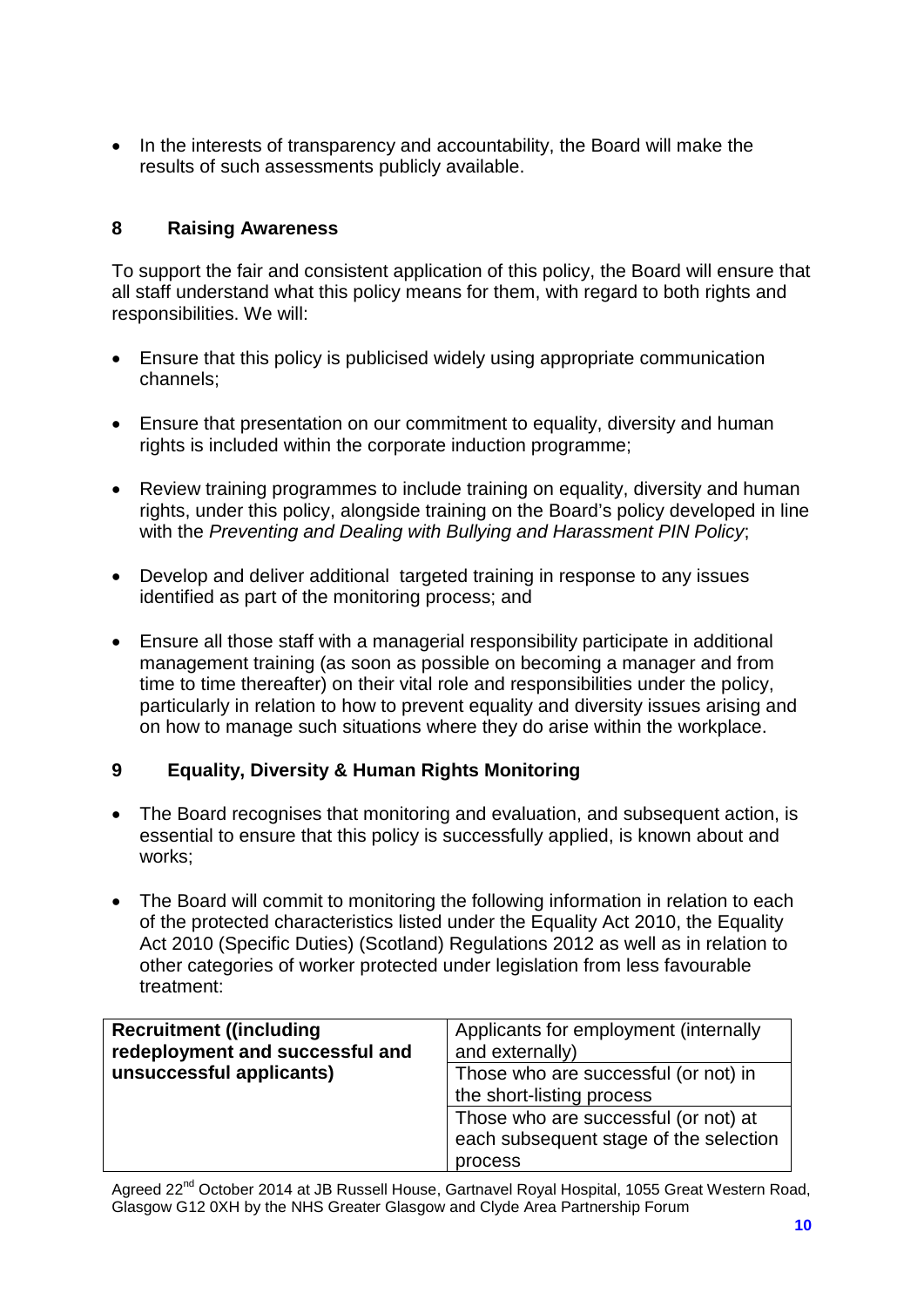| <b>During Employment (including those)</b> | Members of staff in post by job,          |
|--------------------------------------------|-------------------------------------------|
| on fixed term contracts)                   | location and band/grade                   |
|                                            | Applicants for training                   |
|                                            | Members of staff who receive training     |
|                                            | Time spent at a particular band/grade     |
|                                            | Requests for flexible working             |
|                                            | Allocation of discretionary points in the |
|                                            | case of medical/dental staff              |
|                                            | Pay                                       |
|                                            | Occupational segregation                  |
|                                            | Members of staff involved in              |
|                                            | grievance/dignity at work procedures      |
|                                            | Members of staff subject to formal        |
|                                            | procedures relating to conduct,           |
|                                            | capability or sickness absence            |
|                                            | Members of staff displaced as a result    |
|                                            | of organisational change                  |
| <b>Termination of employment</b>           | <b>Dismissals</b>                         |
|                                            | Retirement                                |
|                                            | Resignation (including exit interview     |
|                                            | information)                              |
|                                            | Termination for other reasons             |

- We will only collect information which is required by law and can be used effectively;
- We will ensure that all those from whom we are seeking such information are made aware of how we will use this information, how they will benefit in the long term and that this data will be gathered, stored and used in line with the Data Protection Act 1998; and
- Information collected will be regularly collated and analysed, according to the timescales agreed in partnership.

#### **10 Action Planning**

By undertaking equality, diversity and human rights monitoring, the Board can:

- Establish whether this policy is effective in practice;
- Analyse the effect of other policies and practices on staff with particular characteristics;
- Highlight possible inequalities and investigate their underlying causes;
- Set targets and timetables for reducing disparities; and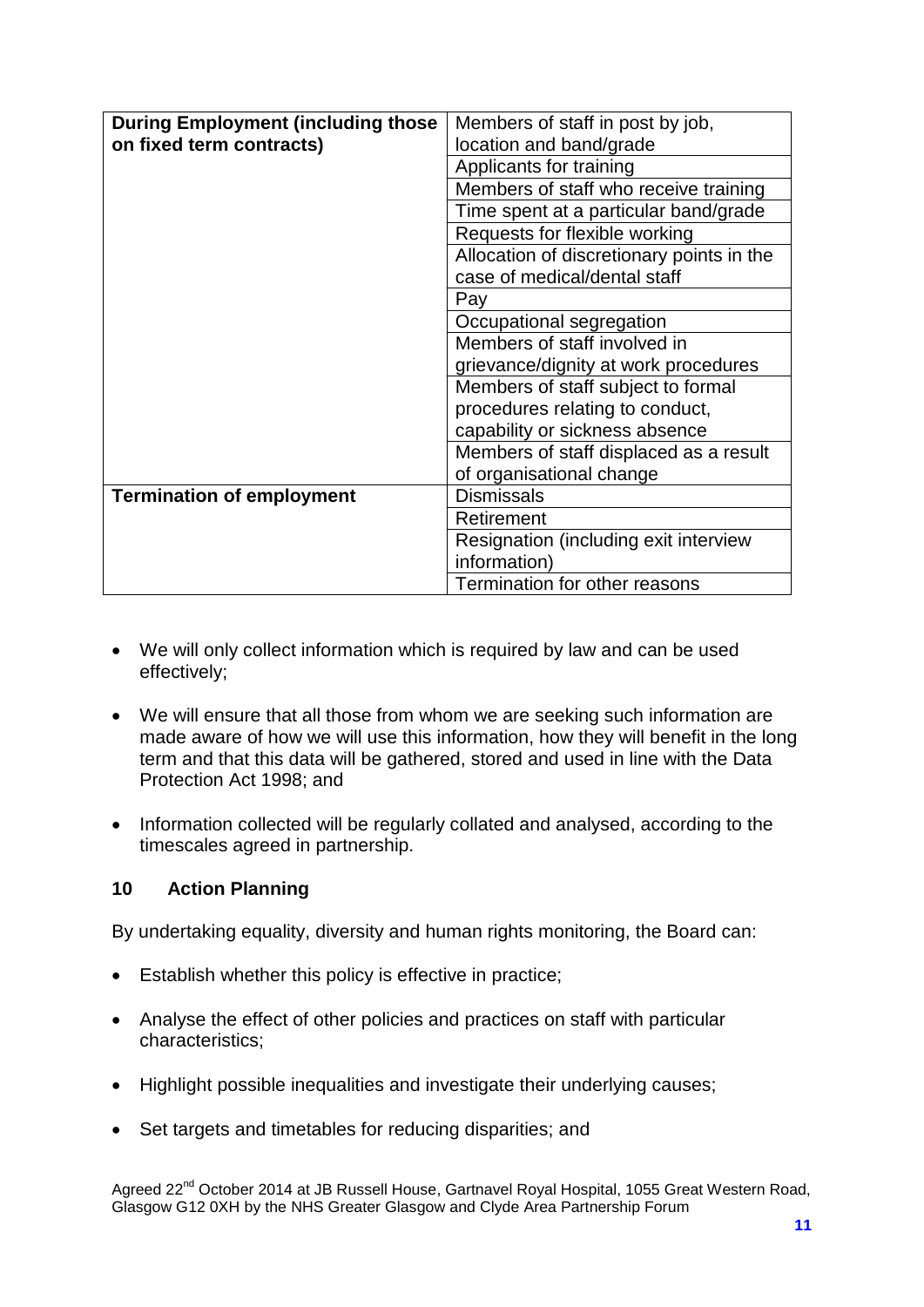• Send a clear message to applicants and members of staff that equality, diversity and human rights issues are taken seriously within the organisation.

The Board will agree, via the Area Partnership Forum, equality outcomes, which will be monitored and reviewed annually, with a plan detailing how these objectives will be met. Such action plans will detail initiatives/developments that will help the organisation address short term, as well as medium- to-long-term goals, with the aim of improving equality, diversity and human rights within the organisation.

The Board will ensure that communication on progress against and achievement of such objectives is made to managers, staff, and trade union/professional organisation representatives, and is published in the annual report.

#### **11 Review of Policy**

The application of this policy will be monitored jointly by the Director of Human Resources and the Area Partnership Forum to ensure equitable treatment of all employees.

The Board is required by provisions of the Equality Act 2010 to gather monitoring information relating to age, disability, sex, gender reassignment, marriage or civil partnership, pregnancy or maternity status, race, religion or belief and sexual orientation for all aspects of employee relations. Employees may be asked for information relating to the above in connection with this policy.

Employees do not have to give the monitoring information if they do not wish to. **Any equalities monitoring information will be held separately and not used to inform any proceedings that occur in relation to this policy.** 

The operation of this Policy will be regularly reviewed by the Area Partnership Forum to ensure its continued effective operation.